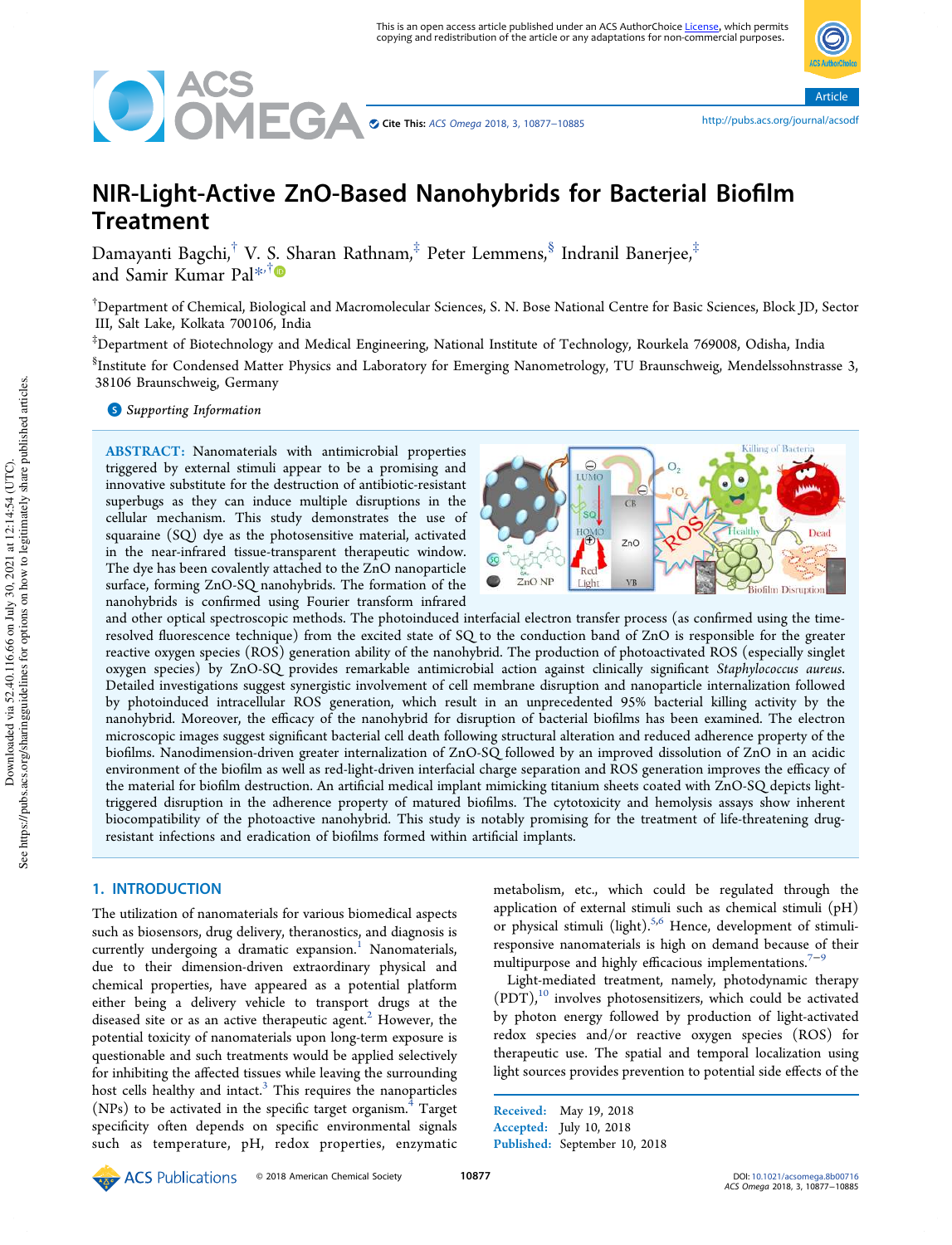

Figure 1. (a) Structure of SQ. (b) HRTEM image of ZnO NPs. Lattice fringes in the corresponding HRTEM image indicate high crystallinity. The inset shows the transmission electron microscopy (TEM) images of ZnO NPs. (c) FTIR spectra of ZnO NPs (red), SQ (green), and ZnO-SQ (blue). (d) UV−vis absorption of ZnO NPs (red), SQ (green), and ZnO-SQ (blue) in DMSO.

therapies. Moreover, the investigation of the therapeutic efficacy of photoactive drugs using near-infrared light can provide new ways for using the biological window of optical  $transparency.<sup>11</sup>$  This often suggests implication of a NIRabsorbing dye molecule or nanomaterials as a photosensitizer in PDT, which in turn improves the penetration potency of the light used.<sup>12,13</sup> There are plenty of reports on multifunctional NIR agents for cancer targeting and imaging applications showing great potential for clinical use.<sup>14</sup>

The emergence of pathogenic bacteria with acquired multidrug resistance indicates the dawn of a postantibiotic era, an alarming crisis worldwide.<sup>15,16</sup> A recent report by the Centers for Disease Control and Prevention indicates that each year at least two million people suffer from bacterial infections that are resistant to antibiotics in the United States alone.<sup>17</sup> Different nanomaterials, such as silver nanoparticles (Ag NPs), depict unprecedented antimicrobial activities and are often consider as nanoantibiotics (nAbts), a term that has been coined for the nanomaterials that show direct antimicrobial activity or improve the effectiveness and safety of antibiotic administration.<sup>18</sup> nAbts are advantageous because of their sustained release and uniform distribution in the target tissue following enhanced cellular internalization, which minimize the possible side effects and patient compliance.<sup>19</sup> However, to minimize the possible side effects and complications introduced by nAbts, stimuli responsiveness is necessary.<sup>20</sup> In this regard, antimicrobial PDT (APDT) using nanomaterials shows huge potential.

Moreover, healthcare-associated infections comprising medical device-related catheter-associated urinary tract infections, lower respiratory tract infections, and surgical-site infections are often related to Gram-positive bacteria, such as Staphylococcus aureus and Staphylococcus epidermidis and their virulent biofilms.<sup>21</sup> Biofilms are dynamic communities of immobile bacteria encapsulated within a protective matrix of polysaccharides, proteins, nucleic acids, and lipids, developing a compact structure commonly attached to a surface or to each other.<sup>22</sup> The challenges in eradication of biofilms are presumably due to the existence of the extracellular polymeric substances, which prevent the penetration of small-molecule therapeutics into biofilms. $^{23,24}$  This often suggests the desperate need for innovative nanotherapeutics.<sup>25</sup> The eradication of bacterial biofilms can be achieved through nanomaterial coating on implant surfaces.<sup>26</sup> The systematic interactions of the biofilms with nanomaterials through efficient uptake and accumulation of antimicrobial agents into the biofilm network provide an enhanced therapeutic efficacy. 23

The intrinsic acidic microenvironments of biofilms, chronic infections, or wounds (pH values 4−7) could be exploited to fabricate pH-sensitive nanotherapeutics.<sup>27</sup> The superior dissolution of zinc oxide nanoparticles (ZnO NPs) at lower pH inducted its use as nanocarriers for drug delivery application.<sup>28</sup> ZnO NPs also depict greater biocompatibility than that of other metal oxide NPs with size-dependent antimicrobial property.<sup>29</sup> Despite the promising prospect of ZnO NPs as drug delivery vehicles due to their low cost and lesser cytotoxicity, the wide-band-gap (∼3.3 eV) semiconducting nature suggests its activation only by UV light ( $\lambda \sim 375$ nm), which eventually restricts its clinical applications.<sup>30</sup> Inorganic metal oxide NPs conjugated with organic photosensitizers form a new class of nanohybrids showing superior activity than that of the individual counterparts. $31$  The reports indicating the use of ZnO and visible-light-active photosensitizers (protoporphyrin, blue-light-active and rose bengal, green-light-active) and indicating enhanced ROS generation have previously been published by our group.<sup>30</sup> However, to utilize the biologically transparent NIR range absorption for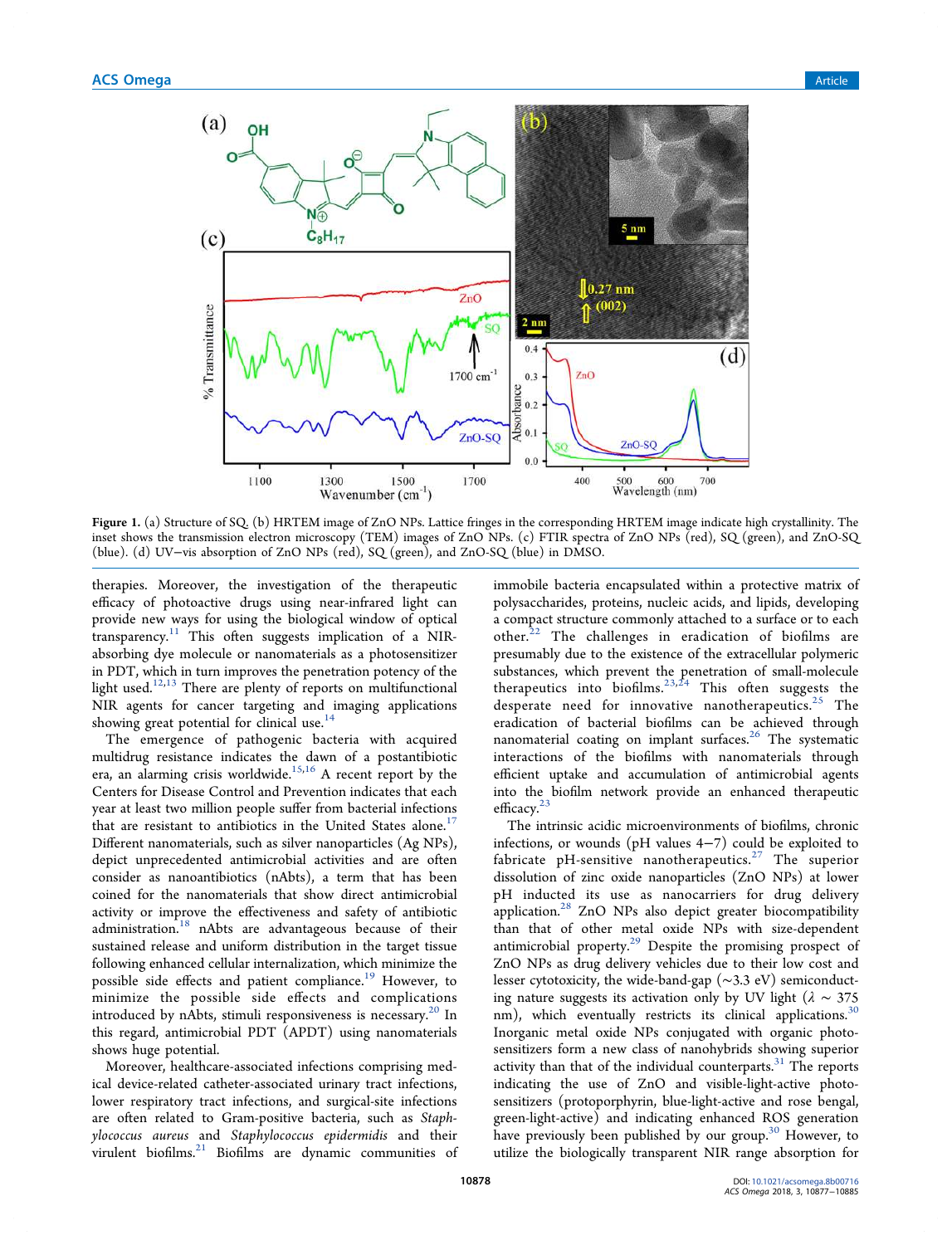## **ACS Omega** Article **Article** Article **Article Article Article Article Article** Article **Article** Article **Article**

efficient PDT, we employed here a red-light-active dye squaraine (SQ2) as the active photosensitizer.

The present study depicts the use of red-light-absorbing dye squaraine (SQ) as the photosensitizer for APDT. The dye molecule has been conjugated to the ZnO NP surface, which has been confirmed using optical and vibrational (Fourier transform infrared (FTIR)) spectroscopy tools. The nanohybrids employ both the stimuli-responsive nature and acidic pH sensitivity due to ZnO and NIR light sensitivity due to the SQ dye. The molecular-level interaction between two moieties initiates the photoinduced excited-state electron transfer process from dye to ZnO, which indeed improves the ROS generation capability. The improvement of in vitro activity facilitates the dose-dependent killing of Gram-positive bacteria (S. aureus) through cell membrane rupture and cellular internalization. We have also employed the ZnO-SQ nanohybrid for eradication of biofilms. The crystal violet (CV) assay was performed to analyze the antibiofilm activity. We have further used scanning electron microscopy (SEM) to observe the structural alteration of the biofilm upon photodynamic treatment. The material is eventually coated over titanium sheets (used as mimic implants $32$ ), and their antibiofilm activity has been evaluated. The nanohybrids also depict low toxicity to human cells and maintain high hemocompatibility.

# 2. RESULTS AND DISCUSSION

The structure of the asymmetric squaraine (SQ) dye is depicted in Figure 1a. Figure 1b depicts the high-resolution transmission electron microscopy (HRTEM) image of ZnO NPs. The lattice fringes of ZnO NPs show an interplanar distance of 0.27 nm, which corresponds to the (002) crystal planes. The overall size distribution of ZnO NPs is shown in the inset of Figure 1b. The average particle dimension is found to be ∼24 nm. To confirm the conjugation of SQ to ZnO NP surfaces, the Fourier transform infrared (FTIR) technique has been used. The free SQ possesses stretching frequencies at 1486 cm<sup>-1</sup>, which is attributed to the C=C stretching in the four-membered ring, $^{33}$  and at 1700  $\text{cm}^{-1}$ , the typical peak for the  $C=O$  stretching of an aromatic carboxylic group (Figure 1c). This latter signal clearly disappears in the ZnO-SQ conjugated system, keeping other signals unaltered, suggesting that SQ is attached to the semiconductor surface through the peripheral COOH binding of SQ to ZnO. The conjugation between SQ and ZnO NPs can also be understood by UV−vis spectroscopy (Figure 1d). The absorption spectra of SQ in dimethyl sulfoxide (DMSO) show a noticeable peak at 665 nm, which corresponds to the  $\pi - \pi^*$  charge-transfer process with a minor peak at 615 nm of dye aggregation.<sup>34</sup> The characteristic peaks of both SQ and ZnO are observed in the ZnO-SQ nanohybrids, which indicate the successful complexation between the two moieties. The steady-state photoluminescence (PL) spectra of SQ and ZnO-SQ in DMSO are shown in Figure 2a, and the corresponding excitation spectra are presented in the inset of Figure 2a. SQ exhibits emission maxima at 673 nm upon excitation at 633 nm. The emission intensity is significantly reduced after attachment of SQ to the ZnO NPs. These results imply the presence of nonradiative decay processes from SQ to ZnO NPs. The excitation spectra depict two peaks for SQ, which are similar to the corresponding absorption spectra. The ZnO-SQ nanohybrid shows 5 nm bathochromic shift in the excitation spectra, indicating molecular-level interaction during the attachment process. To further study the electronic interactions, time-



Figure 2. (a) Room-temperature PL spectra (excitation at 633 nm) of SQ (green) and ZnO-SQ (blue). The inset shows the normalized excitation spectra of SQ (green) and ZnO-SQ (blue) at a detection wavelength 720 nm. (b) Fluorescence decay profiles of SQ (green) and ZnO-SQ (blue) at 670 nm (excitation at 633 nm).

resolved fluorescence transient studies have been carried out.<sup>35</sup> The lower-density sp orbital of  $Zn^{2+}$  in ZnO interacts with lowest unoccupied molecular orbital of dye (SQ), suggesting an ultrafast sub-picosecond time scale due to the electron injection process.<sup>36</sup> The fluorescence decay transients for free SQ and ZnO-SQ have been collected upon excitation at 633 nm and detected at 670 nm (Figure 2b) using DMSO as the solvent. The decay constants for the excited-state decay profiles of SQ in DMSO show single exponential decay, with a lifetime of 580 ps. A very fast time component of 30 ps generates after attachment of SQ on ZnO surfaces, suggesting a photoinduced electron transfer process from the excited state of SQ (dye) to the conduction band of ZnO NPs (semiconductor surface). The details of the fitting parameter of the fluorescence decays are provided in Table 1. As the ZnO NPs used in the present study have not shown any intrinsic defect state emission property, there is no chance of energy transfer process associated with the faster time scale present in the nanohybrids. Scheme S1 depicts the band energy gap diagram and charge distribution at the ZnO-SQ interface.

The efficient electron transfer process present in ZnO-SQ motivates us to investigate the photoinduced ROS generation capability of the nanohybrid. The ROS production ability of the sample has been evaluated using the DCFH assay in which the oxidation of DCFH (nonfluorescent) to dichlorofluorescein (DCF, fluorescent) through interaction with ROS is monitored.<sup>37</sup> The fluorescence emission intensity of DCF is recorded with respect to (wrt) time (Figure 3a). The highest enhancement of the fluorescence intensity of DCF is obtained for ZnO-SQ nanohybrids under red light irradiation. ROS production increases three times compared to that with free dye SQ. The control experiments with DCFH and ZnO under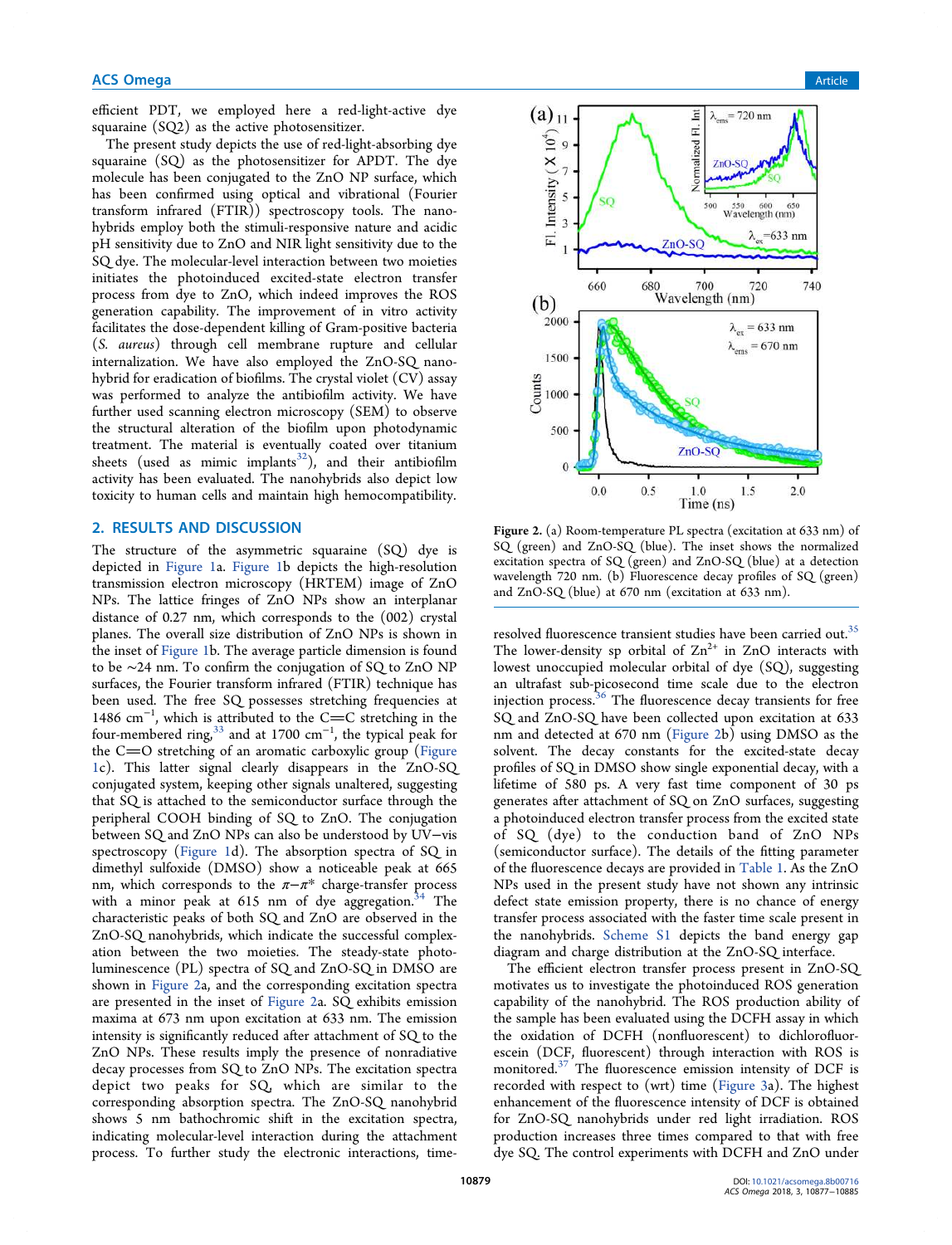Table 1. Picosecond-Resolved Fluorescence Transient Lifetime<sup>a</sup>

| systems $(ex-633-ems-670)$                               | $\tau_1$ (ps) | $\tau$ <sub>2</sub> (ps) | $\tau_{3}$ (ps) | $\tau_{\text{avg}}$ (ns) |
|----------------------------------------------------------|---------------|--------------------------|-----------------|--------------------------|
| SQ                                                       | 580 (100%)    |                          |                 | 0.58                     |
| ZnO-SO                                                   | 30 (78.3%)    | 364.7 (6.7%)             | 1111.8 (14.9%)  | 0.21                     |
| "Numbers in parentheses indicate relative contributions. |               |                          |                 |                          |



Figure 3. (a) DCFH oxidation with respect to time in the presence of SQ (green), ZnO-SQ (blue), ZnO (red), and only control DCFH (black) under dark followed by red light irradiation. The excitation was at 640 nm. (b) Fluorescence response of SOSGR in the presence of ZnO-SQ (blue) and control SOSGR (black) under dark followed by red light irradiation. (c) Fluorescence response of SOSGR in the presence of enhancer  $D_2O$  (pink) and quencher NaN<sub>3</sub> (dark red) with the sample ZnO-SQ under dark followed by red light irradiation. The dotted blue line shows the fluorescence response of SOSGR in the presence of ZnO-SQ.

red light irradiation show negligible increase in fluorescence intensity. This confirms the involvement of photoinduced interfacial charge transfer dynamics in ZnO-SQ for enhancement of ROS production. However, the DCFH assay is incompetent for the determination of specific nature of ROS. To confirm whether the generated ROS is singlet oxygen or not, we have performed the singlet oxygen sensor green reagent (SOSGR) assay.<sup>38</sup> This also involves monitoring of the

emission intensity at 525 nm with progressing time. Figure 3b depicts a significant increase in the fluorescence intensity of SOSGR when exposed to ZnO-SQ under red light illumination. Furthermore, a quencher  $(NaN_3)$  and an enhancer  $(D<sub>2</sub>O)$  of singlet oxygen species are added with SOSGR and ZnO-SQ under red light illumination. In the case of  $D<sub>2</sub>O$ , the fluorescence intensity increases many fold, whereas for NaN<sub>3</sub>, it reduces significantly (Figure 3c). These results indeed confirm the generation of red-light-induced singlet oxygen by ZnO-SQ and signify its importance as a potential photodynamic agent for therapeutic action.

The ZnO-SQ nanohybrid was evaluated for its antimicrobial activity as a potential photodynamic agent for the inhibition of growth of S. aureus. The effect various concentrations (0−350 nM) of the sample on S. aureus growth has been examined using the colony-forming unit (CFU) assay under dark conditions (Figure 4a). The inhibition in bacterial growth was significant at a concentration of ∼200 nM, suggesting the use of lower concentration for determining the photodynamic



Figure 4. (a) Dose-dependent antibacterial effect of ZnO-SQ at concentrations ranging from 0 to 400 nM on S. aureus under dark conditions. (b) Bacterial viability after treatment with 140 nM ZnO-SQ in the presence and absence of red light irradiation. The inset shows images of S. aureus plates treated with ZnO-SQ, before (left) and after (right) red light irradiation. (c) Propidium iodide staining assays for cell membrane disruption of S. aureus. Microscopic images of S. aureus treated with ZnO-SQ under red light illumination: left panel, bright field and right panel, fluorescence. Scale bar is 100  $\mu$ m.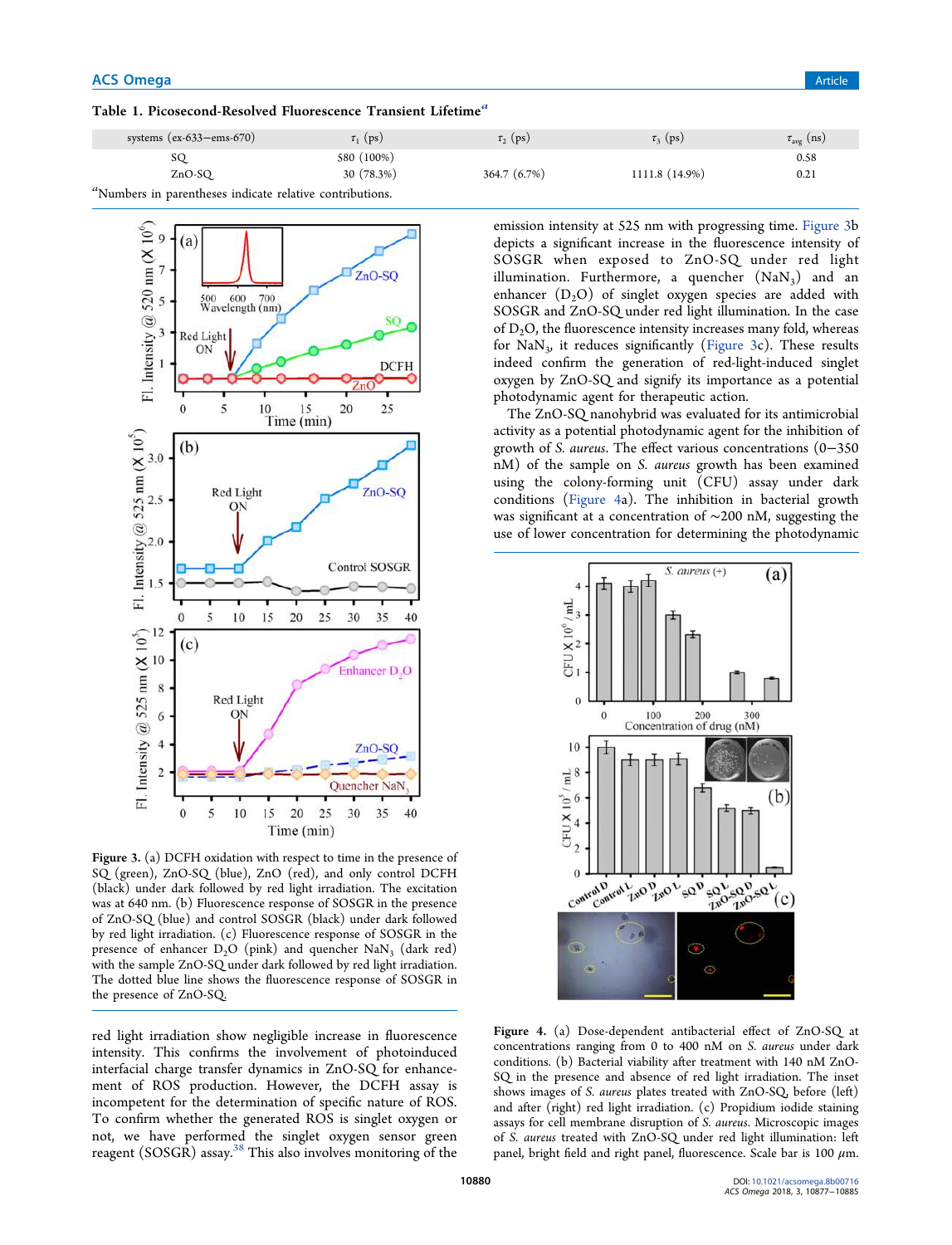action. We have employed 140 nM sample and incubated the bacterial culture for 3 h in the dark for cellular uptake of the drug followed by 30 min red light illumination. The pictures of S. aureus cultures (inset in Figure 4b) treated with the sample in the absence and presence of red light depict the visible change in bacterial growth after photodynamic treatment, with significantly less number of colonies. In control and ZnOtreated samples, no antibacterial activity under dark and lightirradiated conditions is observed. For SQ-treated samples, the bacterial growth is decreased up to 45% under light irradiation. The highest inhibition of bacterial growth is obtained for ZnO-SQ-treated samples with a 95% decrease in CFU after illumination (Figure 4b). To elucidate the mechanism behind the enormous photodynamic killing efficiency of ZnO-SQ, we first evaluate its photoinduced bacterial membrane distortion capacity. The bacterial cultures without sample treatment (under dark and with red light irradiation) and treated with ZnO-SQ (under dark and with red light irradiation) were stained with propidium iodide (PI) to check bacterial membrane integrity (Figure S1). PI penetrates only into cells with damaged membranes, which will enhance the fluorescence. <sup>39</sup> As shown in Figure 4c, red fluorescence was observed only from bacterial cells treated with ZnO-SQ followed by red light illumination, indicating membrane disruption due to photodynamic action of ZnO-SQ. Furthermore, we have evaluated the capability of ZnO-SQ to modulate the intracellular ROS generation, which promotes several cell death mechanisms. As shown in Figure 5a, we noted that ZnO-SQ-treated S. aureus induced about 2-fold increase in the



Figure 5. (a) Intracellular ROS of S. aureus after incubation with ZnO-SQ for 2 h followed by red light illumination of 30 min. (b) TEM image of S. aureus. (c) TEM image of S. aureus after ZnO-SQ incubation for 2 h followed by red light illumination for 30 min. (d) HRTEM image of the membrane of drug-treated S. aureus. Nanoparticle internalization is clearly visible. (e) Schematic representation of bacterial cell disruption by internalization and ROS generation of the nanohybrids.

intracellular ROS production under red light illumination conditions compared to that from the control group. Further extending our investigation, we have examined the bacterial morphology and NP internalization using transmission electron microscopy (TEM). As shown in Figure 5b, S. aureus exhibits typical membrane structures. The morphology and membrane integrity of the bacteria dramatically altered after photodynamic treatment with ZnO-SQ (Figure 5c). The NPs randomly adsorbed on bacteria, inducing noticeable changes in membrane morphologies. Significantly, the multilayered peptidoglycan coating of Gram-positive bacteria enhances the nanoparticle−biofilm interactions, leading to NP penetration. ZnO NPs are already shown to disturb lipids and proteins of the cell membrane, which results in bacterial cell death (Scheme  $S2$ ).<sup>40</sup> The HRTEM image (shown in Figure 5d) at the cell membrane depicts internalization of highly crystalline ∼10 nm ZnO NPs into the bacterial cell. The overall distribution of the NPs consisting of ∼10 nm grain boundary in the cytoplasmic area clearly confirms cellular trafficking of the bigger NPs and embodiment of smaller NPs within the bacteria, which are responsible for drug delivery and photoinduced intracellular ROS generation following cell death. The diverse cell death mechanism owing to photodynamic therapy by ZnO-SQ is pictorially depicted in Figure 5e.

The diverse cell death mechanism leading to an exceptional stimuli-responsive antimicrobial efficacy drives us to investigate the ability of ZnO-SQ to disrupt biofilm formation in a redlight-activated process. The adhered biomass of 48 h grown biofilms shows a decrease in biomass (∼20%) for the ZnO-SQtreated samples. The bacterial biomass could be further reduced to ∼55% when ZnO-SQ-treated bacteria were exposed to red light for 30 min (Figure 6a). The upper panel of Figure 6a shows photographs of crystal violet stain in the Petri plates demonstrating visible reduction of biofilm adherence upon photodynamic treatment. The structural and morphological changes of the biofilms were observed by taking optical microscopy and scanning electron microscopy images. Figure 6b,c depicts the structure of the S. aureus biofilm without any treatment and with the ZnO-SQ red-light treatment, respectively. The inherent colonization property of bacterial biofilms is significantly perturbed upon the treatment. Moreover, Figure 6d shows typical characteristics of S. aureus biofilms comprising extracellular polymeric matrix, and Figure 6e shows biofilms treated with ZnO-SQ followed by red light irradiation, which contain significantly fewer bacteria without the typical arrangement of a biofilm. Upon treatment, both the adherence property and the characteristic morphology of the biofilm were completely destroyed. The antibiofilm activity of ZnO-SQ suggests that acidic-pH-responsive delivery vehicle ZnO (Figure S2) acts as a permeation enhancer, followed by a synergistic mechanism of internalization of NPs within biofilms and generation of photoactive ROS disrupts the biofilm structures completely. These findings suggest that ZnO-SQ should possess practical applicability for biofilm disruption on medical implants. To unravel the potential for clinical utilization, we have coated titanium sheets, the model for medical implants, with ZnO-SQ samples followed by 48 h incubation with the *S. aureus* culture  $OD_{600} = 1$ ). This generates bacterial biofilms over the coated titanium sheets, as indicated in Figure 7a, upper panel. The remarkable crystal violet staining over the coated titanium sheet demonstrates the presence of proliferating biofilms. However, as the sheet was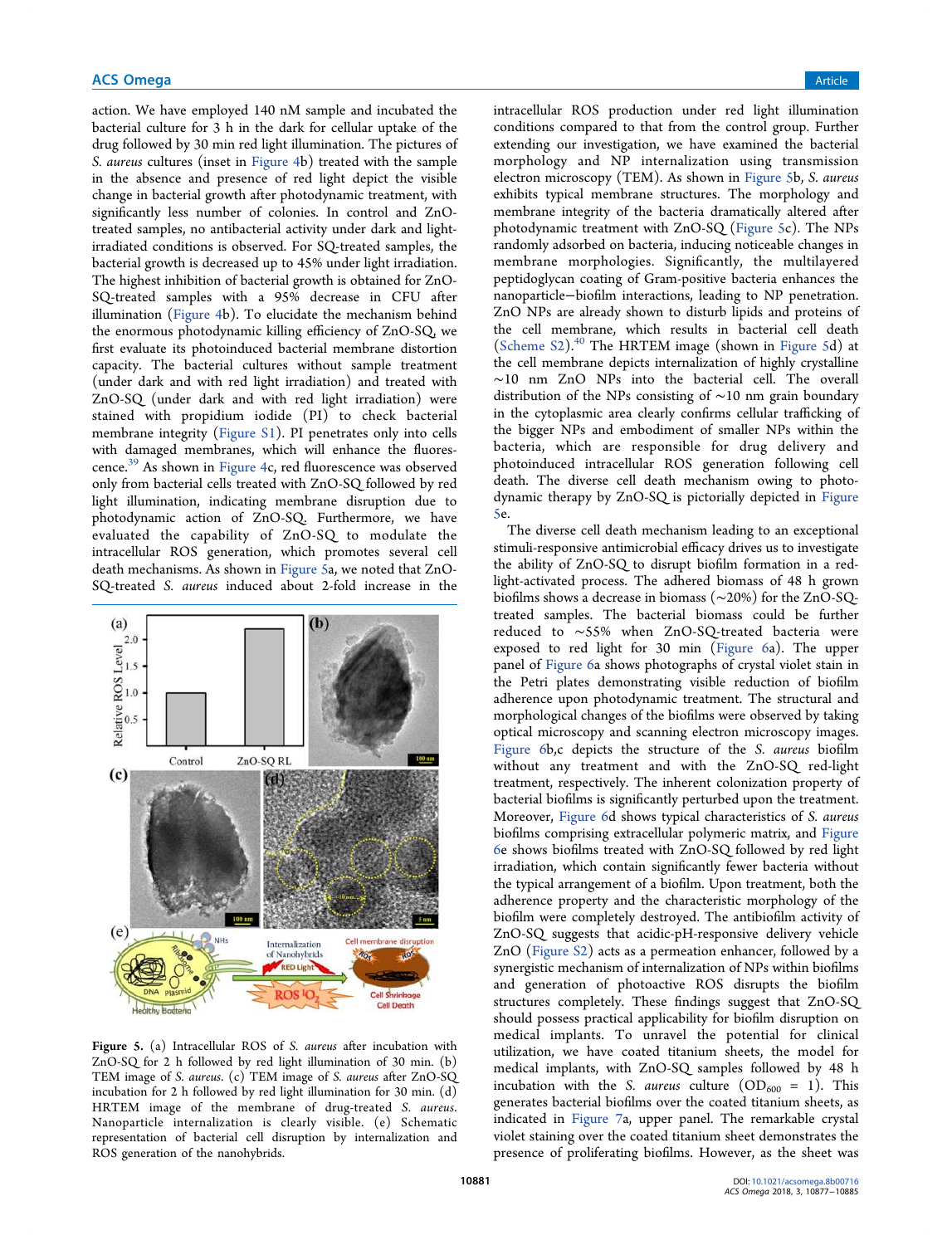

Figure 6. (a) Antibiofilm effects of ZnO-SQ on the S. aureus biofilm in the presence and absence of red light illumination monitored by the adhesion efficiency of biomass through the crystal violet staining assay. The upper panel shows images of crystal violet-stained plates. Microscopic images of (b) S. aureus biofilms and (c) biofilms after red light illumination on ZnO-SQ-treated samples. Scale bar is 20  $\mu$ m. Field emission gun SEM images of (d) S. aureus biofilms and (e) biofilms after red light illumination on ZnO-SQ-treated samples. Scale bar is 5  $\mu$ m.

illuminated under red light for 1 h, there is a significant reduction in crystal violet staining, suggesting disruption of biofilms due to photoinduced ROS generation by ZnO-SQ. This signifies the stimuli-responsive targeted photodynamic killing and disruption efficacy of bacterial biofilms by ZnO-SQ, suggesting future clinical prospect.

Nevertheless, the toxicity of nanomaterials toward mammalian cells is one of the critical points for in vivo application. For this, we first evaluated the toxicity of the nanohybrids against human osteoblast cell line MG-63. We have specifically chosen the bone fibroblast cells to evaluate the cytotoxicity as microbial biofilm pathogens are the causative agents of chronic osteomyelitis. As depicted in Figure 7b, MG-63 cells treated with various concentrations of nanohybrids had negligible cytotoxicity as measured using the 3-(4,5-dimethylthiazol-2 yl)-2,5-diphenyltetrazolium bromide (MTT) assay under both dark and red light irradiation conditions. The cell viability upon treatment with ZnO-SQ up to 200 nM concentration under both dark and red light illumination conditions is comparable (>95%) to that of the control cells (Figure 7b). The significant toxicity arises at 300 nM concentration (30 and 40% cell death in dark and light, respectively), which is double the concentration used for the antimicrobial assays. This result confirms appreciable biocompatibility of ZnO-SQ nanohybrids. Moreover, the hemolytic activity of these NPs against human red blood cells (RBCs) was measured. As shown in Figure 7c, at variable concentrations with highest dosing of



Figure 7. (a) Antibiofilm activity of the ZnO-SQ-sensitized model titanium sheet in the absence and presence of red light illumination. The upper panel depicts the visual change in crystal violet staining after treatment with red light. (b) Cytotoxicity assay in human bone cell MG-63 with different concentrations of ZnO-SQ in the absence and presence of red light illumination. (c) Hemolysis assay of ZnO-SQ at different concentrations under dark conditions.

twice the dose used for antimicrobial therapy, the NPs show no observable hemolytic activity, demonstrating the intrinsic biocompatibility of ZnO-SQ with human blood cells. The NPs are also biocompatible when exposed under red light (data not shown), suggesting the stimuli-responsive system as safe toward real-life implementation. These overall effects suggest ZnO-SQ as a stimuli-responsive biocompatible antimicrobial and antibiofilm agent, which demonstrates achievable clinical applications with respect to previously reported systems.

# 3. CONCLUSIONS

An antimicrobial photodynamic therapy (APDT) depends on target specificity of the drug and the penetration capability of the light used. In the present study, we have demonstrated the use of squaraine (SQ) as the red-light-activated photosensitizer, which can enhance the light penetration ability through tissue. SQ was successfully conjugated with ZnO NPs (∼24 nm, confirmed by TEM) to impart pH sensitivity followed by nanodimension-driven drug internalization. The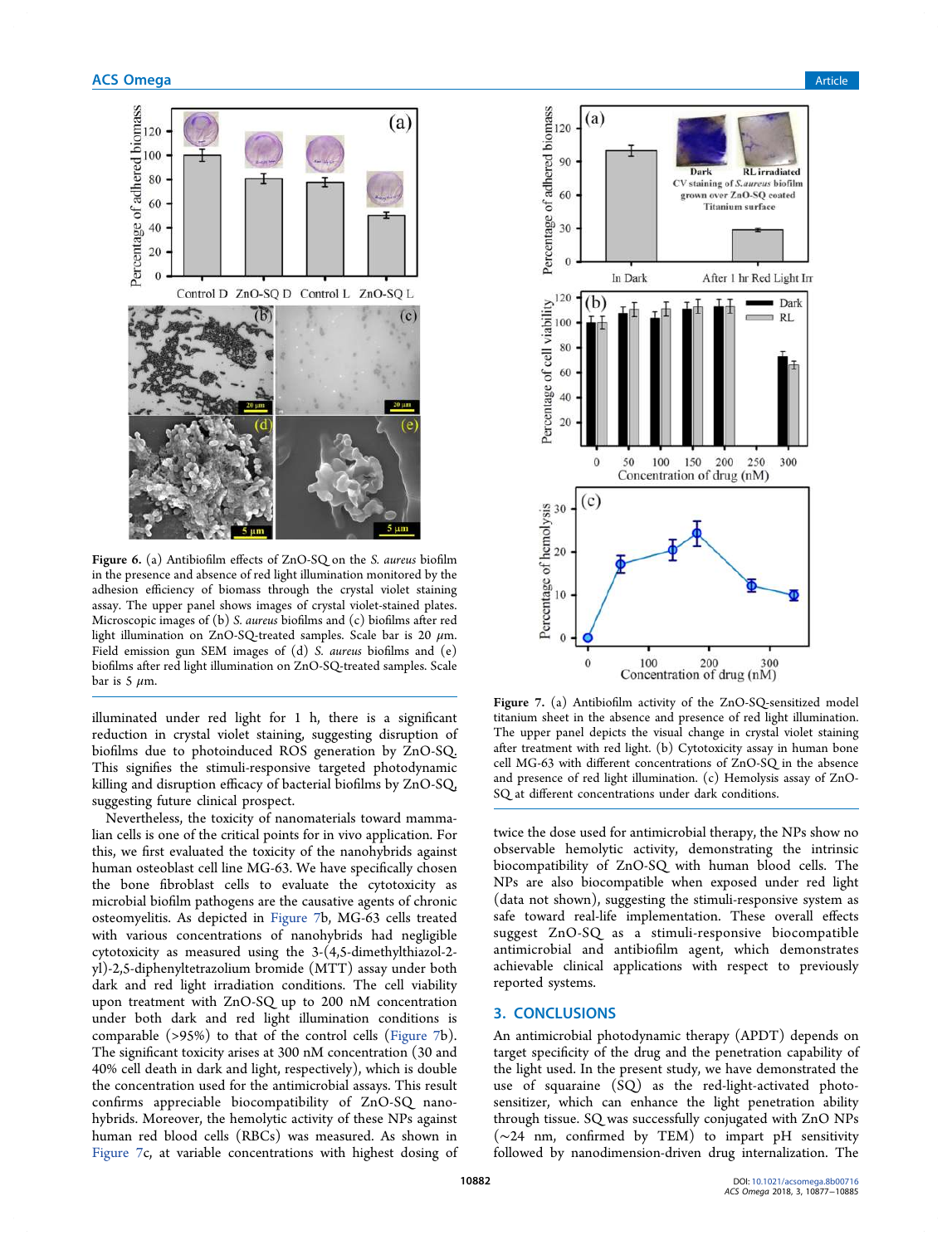attachment was confirmed using FTIR, UV−vis, steady-state fluorescence spectroscopy tools. The photoinduced excitedstate electron transfer process from the dye to semiconductor was validated by time-resolved fluorescence transients, and this process leads to a greater extent of ROS generation. The ROS generated by ZnO-SQ is essentially singlet oxygen in nature as confirmed using the SOSGR assay. The photodynamic antibacterial effect on S. aureus was confirmed using the CFU assay, which suggests reduction of 95% CFU after lightactivated drug treatment. The immense bacterial killing activity generated due to cell membrane disruption was confirmed by the PI staining fluorescence microscopy-based assay, and cellular internalization of NPs was demonstrated using TEM and intracellular ROS generation. The tremendous stimuliresponsive effectiveness of ZnO-SQ for killing bacteria drew our attention to check its efficacy to eradicate bacterial biofilms. The quantitative crystal violet assay depicted photoactivated antibiofilm effect of the nanohybrids. The loss of adherence property in biofilms as well as the structural disruption was confirmed using microscopic images. The ZnO-SQ nanohybrid was coated over titanium metal sheets, used as artificial implant mimic, and was demonstrated to eradicate mature biofilms by application of external red illumination. The cytotoxicity assay using human bone cell line MG-63 and the hemolysis assay on human RBCs show intrinsic biocompatibility of ZnO-SQ, suggesting its overall clinical applicability. Hence, this enquiry could be translated to develop penetrable light-activated nanoantibiotic agents to treat antibiotic-resistant clinically isolated pathogens.

# 4. EXPERIMENTAL DETAILS

Analytical-grade reagents were utilized for the synthesis without further purification. ZnO NPs were obtained from Sigma-Aldrich. X-ray fluorescence analysis suggests >97 wt % zinc, and the particle size is <50 nm, as confirmed by Brunauer−Emmett−Teller.<sup>41</sup> The squaraine dye (sensidizer SQ2) was purchased from Solaronix. The suitable solvent used for preparing the dye solution was DMSO (Merck). Millipore water was used to prepare the aqueous solution. Titanium foils (Sigma-Aldrich) of 1 cm  $\times$  1 cm dimensions were used as mimic implants.

4.1. Preparation of SQ-Sensitized ZnO Nanohybrids. The nanohybrids were prepared using overnight incubation of 0.5 mM SQ with ZnO NPs under dark conditions. After the sensitization process, the solution was centrifuged and washed with DMSO four times to separate any unattached dye. The nanohybrid was then dried in an oven and stored in the dark until further use.

4.2. Characterization Techniques. Diluted solutions of ZnO NPs were spread over carbon-coated copper grids for TEM analysis. The particle sizes were determined from micrographs using an FEI (Technai S-Twin, operating at 200 kV) instrument at a magnification of 100 000×. The FTIR spectra were recorded on a JASCO FTIR-6300 spectrometer. A Shimadzu spectrophotometer (UV-2600) was used for measuring absorption, and a HORIBA Fluorolog was employed to measure steady-state emission. Time-resolved photoluminescence measurements were carried out through a time-correlated single-photon counting setup from Edinburgh Instruments. The measured instrument response function was 60 ps, and excitation at 633 nm was used while emission was detected at 670 nm. The fitting of the fluorescence transients was done using a nonlinear least-squares procedure, as

reported in our previous publications.42−<sup>44</sup> For all lightactivated experiments, a red light-emitting diode (LED) source  $(\lambda_{\text{max}} = 640 \text{ nm} \text{ and power} = 3 \text{ mW/cm}^2)$  was used.

4.3. In Vitro Measurement of ROS. DCFH was prepared from dichlorofluorescin diacetate (DCFH-DA; Calbiochem) using the reported de-esterification reaction procedure.<sup>31</sup> SQ  $(1 \mu M)$ , ZnO  $(150 \mu M)$ , and ZnO-SQ (individual concentrations of SQ and ZnO in the nanohybrid are 1 and 150  $\mu$ M, respectively) were used for the assay. To infer the singlet oxygen generation, the singlet oxygen sensor green reagent (SOSGR)<sup>38</sup> from Molecular Probes was used. Furthermore, singlet oxygen quencher  $\text{NaN}_3$  (Sigma) and enhancer  $D_2O$  (Cambridge Isotope Laboratories, Inc.) were employed for confirming the formation of singlet oxygen species. $45$ 

4.4. Bacterial Strain and Culture Conditions. The bacteriological assays were performed using the strain S. aureus (ATCC 25923), and details are provided in Supporting Information (SI). The cells were incubated with 140 nM nanohybrids (concentration is calculated wrt SQ loading, details are provided in SI) followed by red light illumination  $(\lambda_{\text{max}} = 640 \text{ nm})$  for 30 min. The photodynamic action was measured by using Luria−Bertani (LB) agar-based colony formation assay.

4.5. Propidium Iodide Staining Assay. S. aureus  $(1 \times$ 10<sup>8</sup> ) cells were treated with 140 nM nanohybrid in the dark at 37 °C and 300 rpm for 3 h. Then, bacterial solutions were divided into two parts and one part was exposed to red light. After the treatment, samples were incubated with 2  $\mu$ M PI for 15 min in the dark. The samples  $(10 \mu L)$  were observed under a fluorescence microscope (Leica digital inverted microscopes DMI8).

4.6. Intracellular ROS Determination. To confirm the unaltered efficacy of the nanohybrids in the presence of common biomolecules and metal ions, i.e., more like cellular conditions, we have assessed the intracellular ROS generation. In the assay, 10  $\mu$ M DCFDA was added to the treated bacterial culture and incubated for 30 min in the dark. The samples were then centrifuged and washed with water. The emission intensity at 520 nm was analyzed upon 488 nm excitation.<sup>46</sup>

4.7. Internalization of Nanohybrids into Bacterial Cells: TEM Observations.<sup>47</sup> The nanohybrid-treated bacterial solution was applied to a carbon-coated Cu grid. After settlement of the solution in the grid, cells were stained with 2  $\mu$ L of 1% uranyl acetate for 1 min. It was observed using an FEI Technai S-Twin microscope with an accelerating voltage of 200 kV.

4.8. Development of Bacterial Biofilms. S. aureus biofilms were developed in LB medium on 60 mm sterile polycarbonate Petri dishes. These cells  $(1 \times 10^9)$  were spread over the Petri dish and incubated for 2 days at 37 °C.<sup>48</sup> Crystal violet  $(CV; 0.1\% (w/v))$  staining was used to quantify the biofilms. The CV stain was solubilized in 95% ethanol. The degree of biofilm formation was evaluated using the absorbance at 595 nm  $(A<sub>595</sub>)$ . The bacterial biofilms have also been cultured over implant mimic titanium foils. The morphological changes of the biofilms were determined using SEM analysis (detail in SI).

4.9. Cytotoxicity Assay. The MTT assay was used to check the biocompatibility of the ZnO-SQ nanohybrid. MG-63 cells were grown in Dulbecco's modified Eagle's medium (DMEM; HiMedia) supplemented with 10% fetal bovine serum (FBS; Gibco) and 1.0% penicillin/streptomycin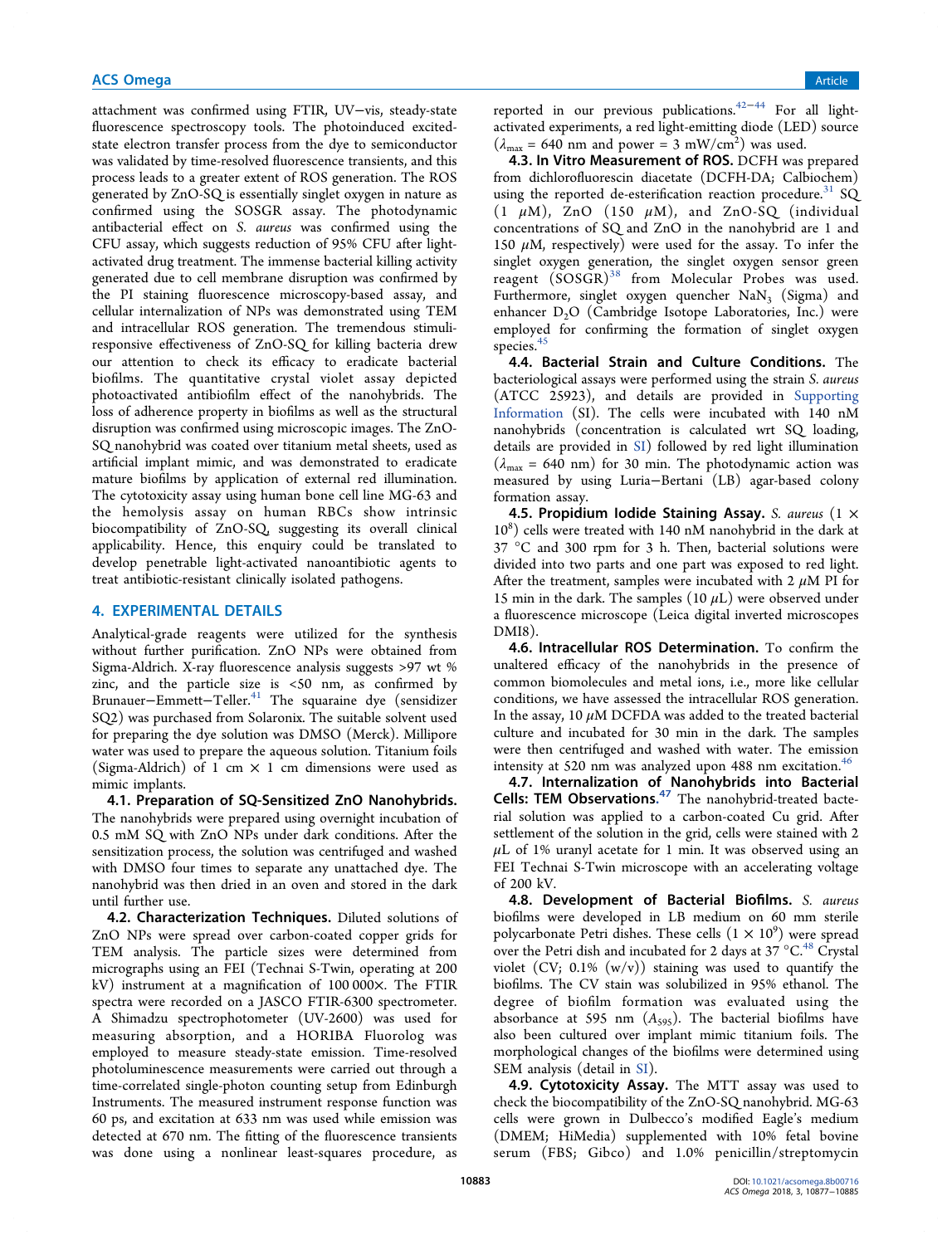(HiMedia) and cultured at 37 °C, 5.0%  $CO_2$ , and 95% humidity.<sup>49</sup> These cells  $(1.0 \times 10^4)$  were seeded in each well of a 96-well plate and cultured in 10% FBS-supplemented DMEM. The cells were incubated with various concentrations of ZnO-SQ (0−300 nM wrt SQ) for 2 h. The media have been changed with fresh media to remove excess particles, and cells were exposed to the red LED source for 30 min. After 24 h of incubation, the MTT assay was performed using an MTT assay kit (CCK003, Himedia) following the manufacture's instruction.

4.10. Hemolysis Assay. The hemolysis assay was performed on human RBCs. Ethylenediaminetetraacetatestabilized human whole blood was centrifuged five times and redispersed in 10 mL of phosphate-buffered saline (PBS) buffer. Then, 0.1 mL of RBC solution was mixed with variable concentrations of nanohybrids. The samples were incubated at 37 °C and 100 rpm for 30 min, and then the mixture was centrifuged at 5000 rpm for 5 min. The absorption of the supernatant solution was measured at 570 nm. RBCs incubated with PBS and 1% Triton X-100 were used as negative and positive controls, respectively. All sets were prepared in triplicate. The hemolysis percentage was calculated following the reported equation. $47$ 

# ■ ASSOCIATED CONTENT

#### **6** Supporting Information

The Supporting Information is available free of charge on the ACS Publications website at DOI: 10.1021/acsomega.8b00716.

Experimental details of bacteriological assays, biofilm formation, sample preparation for SEM, PI staining images, and schematic representation of band alignments (PDF)

# ■ AUTHOR INFORMATION

#### Corresponding Author

\*E-mail: skpal@bose.res.in. Tel: +91 033 2335 5706-08. Fax: +91 033 2335 3477.

#### ORCID<sup>®</sup>

Samir Kumar Pal: 0000-0001-6943-5828

#### Notes

The authors declare no competing financial interest.

### ■ ACKNOWLEDGMENTS

D.B. thanks the Department of Science and Technology (DST, India) for INSPIRE fellowship. We thank DST-SERB EMR/ 2016/004698, DBT-BT/PR11534/NNT/28/766/2014 DFG-RTG 1952/1, and DFG-LE967/17-1 for financial support. ■ REFERENCES

(1) Davis, S. Biomedical applications of nanotechnology implications for drug targeting and gene therapy. Trends Biotechnol. 1997, 15, 217−224.

(2) Zhu, X.; Radovic-Moreno, A. F.; Wu, J.; Langer, R.; Shi, J. Nanomedicine in the Management of Microbial Infection - Overview and Perspectives. Nano Today 2014, 9, 478−498.

(3) Courtney, C. M.; Goodman, S. M.; McDaniel, J. A.; Madinger, N. E.; Chatterjee, A.; Nagpal, P. Photoexcited quantum dots for killing multidrug-resistant bacteria. Nat. Mater. 2016, 15, 529−534.

(4) Mekalanos, J. J. Environmental signals controlling expression of virulence determinants in bacteria. J. Bacteriol. 1992, 174, 1.

(5) Edson, J. A.; Kwon, Y. J. Design, challenge, and promise of stimuli-responsive nanoantibiotics. Nano Convergence 2016, 3, 26.

(6) Wang, S.; Huang, P.; Chen, X. Stimuli-responsive programmed specific targeting in nanomedicine. ACS Nano 2016, 10, 2991−2994. (7) Crucho, C. I. C. The Attack of the Smart Particles: Should Bacteria Be Afraid? ACS Med. Chem. Lett. 2018, 9, 2−3.

(8) Meeker, D. G.; Jenkins, S. V.; Miller, E. K.; Beenken, K. E.; Loughran, A. J.; Powless, A.; Muldoon, T. J.; Galanzha, E. I.; Zharov, V. P.; Smeltzer, M. S.; Chen, J. Synergistic Photothermal and Antibiotic Killing of Biofilm-Associated Staphylococcus aureus Using Targeted Antibiotic-Loaded Gold Nanoconstructs. ACS Infect. Dis. 2016, 2, 241−250.

(9) Biju, V. Chemical modifications and bioconjugate reactions of nanomaterials for sensing, imaging, drug delivery and therapy. Chem. Soc. Rev. 2014, 43, 744−764.

(10) Hamblin, M. R.; Hasan, T. Photodynamic therapy: a new antimicrobial approach to infectious disease? Photochem. Photobiol. Sci. 2004, 3, 436−450.

(11) Boyer, J. C.; Manseau, M. P.; Murray, J. I.; van Veggel, F. C. Surface modification of upconverting NaYF4 nanoparticles with PEGphosphate ligands for NIR (800 nm) biolabeling within the biological window. Langmuir 2010, 26, 1157−1164.

(12) Luo, S.; Zhang, E.; Su, Y.; Cheng, T.; Shi, C. A review of NIR dyes in cancer targeting and imaging. Biomaterials 2011, 32, 7127− 7138.

(13) Wang, C.; Tao, H.; Cheng, L.; Liu, Z. Near-infrared light induced in vivo photodynamic therapy of cancer based on upconversion nanoparticles. Biomaterials 2011, 32, 6145−6154.

(14) Liu, K.; Liu, X.; Zeng, Q.; Zhang, Y.; Tu, L.; Liu, T.; Kong, X.; Wang, Y.; Cao, F.; Lambrechts, S. A.; et al. Covalently assembled NIR nanoplatform for simultaneous fluorescence imaging and photodynamic therapy of cancer cells. ACS Nano 2012, 6, 4054−4062.

(15) Laxminarayan, R.; Duse, A.; Wattal, C.; Zaidi, A. K. M.; Wertheim, H. F. L.; Sumpradit, N.; Vlieghe, E.; Hara, G. L.; Gould, I. M.; Goossens, H.; et al. Antibiotic resistance-the need for global solutions. Lancet Infect. Dis. 2013, 13, 1057−1098.

(16) Arias, C. A.; Murray, B. E. Antibiotic-resistant bugs in the 21st century—a clinical super-challenge. N. Engl. J. Med. 2009, 360, 439− 443.

(17) U.S. Department of Health & Human Services. Antibiotic Resistance Threats in the United States, 2013; CDC: Atlanta, 2013.

(18) Huh, A. J.; Kwon, Y. J. "Nanoantibiotics": a new paradigm for treating infectious diseases using nanomaterials in the antibiotics resistant era. J. Controlled Release 2011, 156, 128−145.

(19) Mansour, H. M.; Rhee, Y.-S.; Wu, X. Nanomedicine in pulmonary delivery. Int. J. Nanomed. 2009, 4, 299.

(20) Karim, M. N.; Singh, M.; Weerathunge, P.; Bian, P.; Zheng, R.; Dekiwadia, C.; Ahmed, T.; Walia, S.; Della Gaspera, E.; Singh, S.; Ramanathan, R.; Bansal, V. Visible-Light-Triggered Reactive-Oxygen-Species-Mediated Antibacterial Activity of Peroxidase-Mimic CuO Nanorods. ACS Appl. Nano Mater. 2018, 1694−1704.

(21) Percival, S. L.; Suleman, L.; Vuotto, C.; Donelli, G. Healthcareassociated infections, medical devices and biofilms: risk, tolerance and control. J. Med. Microbiol. 2015, 64, 323−334.

(22) Flemming, H.-C.; Wingender, J. The biofilm matrix. Nat. Rev. Microbiol. 2010, 8, 623−633.

(23) Wang, L.-S.; Gupta, A.; Rotello, V. M. Nanomaterials for the treatment of bacterial biofilms. ACS Infect. Dis. 2016, 2, 3−4.

(24) Fux, C. A.; Costerton, J. W.; Stewart, P. S.; Stoodley, P. Survival strategies of infectious biofilms. Trends Microbiol. 2005, 13, 34−40.

(25) Geilich, B. M.; Gelfat, I.; Sridhar, S.; van de Ven, A. L.; Webster, T. J. Superparamagnetic iron oxide-encapsulating polymersome nanocarriers for biofilm eradication. Biomaterials 2017, 119, 78−85.

(26) Dennison, D. K.; Huerzeler, M. B.; Quinones, C.; Caffesse, R. G. Contaminated implant surfaces: an in vitro comparison of implant surface coating and treatment modalities for decontamination. J. Periodontol. 1994, 65, 942−948.

(27) Hunter, R. C.; Beveridge, T. J. Application of a pH-sensitive fluoroprobe (C-SNARF-4) for pH microenvironment analysis in